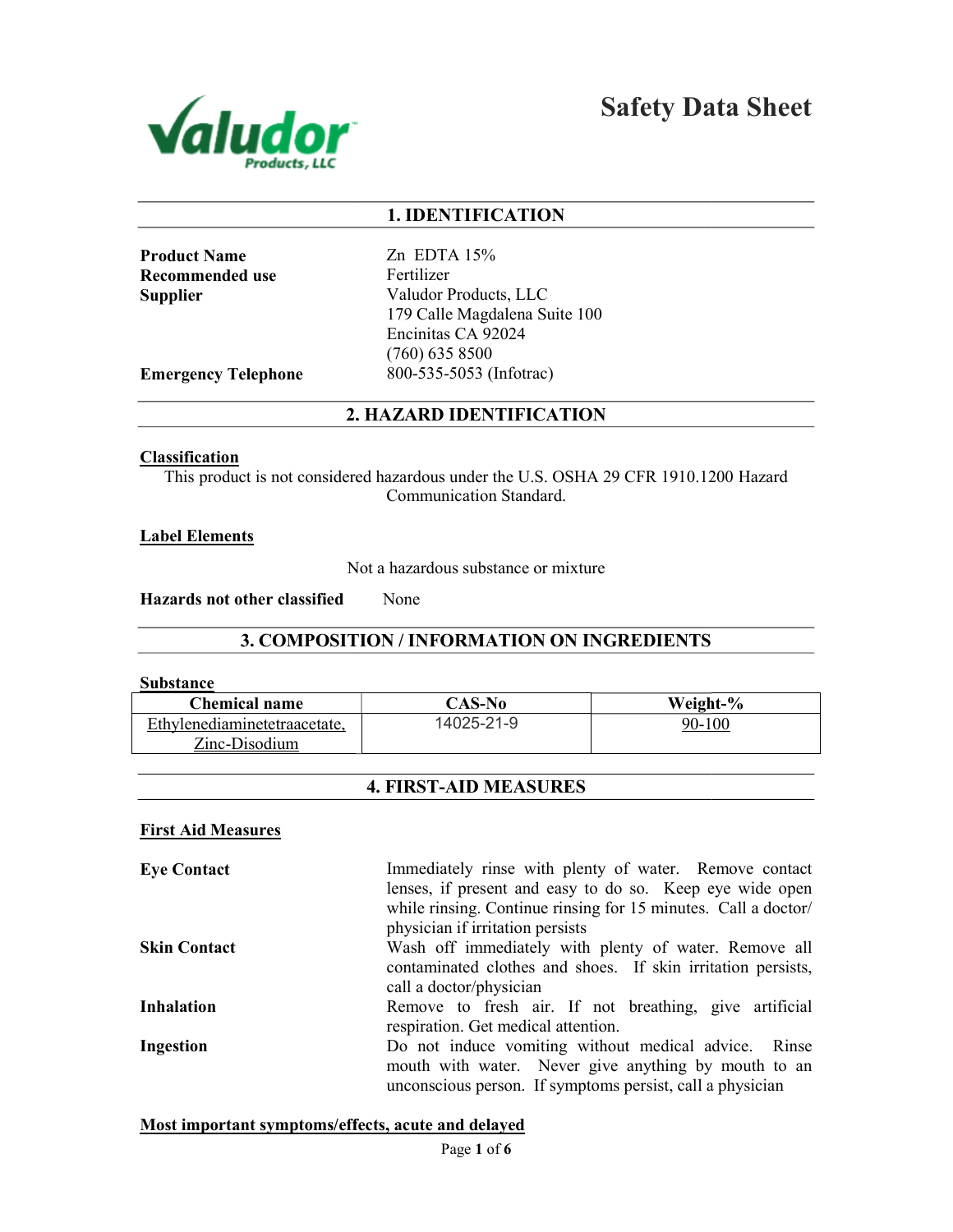Symptoms No information available

# 5. FIRE-FIGHTING MEASURES

Suitable extinguishing Media Use any means suitable for extinguishing surrounding fire.

## Specific Hazards Arising from the chemical

Hazardous combustion products Thermal decomposition can lead to the release of irritation or toxic gases and vapors; including and not limited to: Carbon Oxides Nitrogen Oxides Metal Oxides

# Protective equipment and precautions for fire-fighters

As in any fire, wear self-contained breathing apparatus pressure-demand, MSHA/NIOSH (approved or equivalent) and full protective gear.

## 6. ACCIDENTAL RELEASE MEASURES

#### Personal precautions, protective equipment, and emergency procedures

**Personal precautions** Avoid contact with eyes, skin and clothing. Avoid breathing vapors or mists. Use personal protection recommended in Section 8. Ensure adequate ventilation.

#### Methods and materials for containment and cleanup

| <b>Methods for clean-up</b>      | Sweep or vacuum up and place in an appropriate closed |  |
|----------------------------------|-------------------------------------------------------|--|
|                                  | container. Keep unauthorized personnel away. Avoid    |  |
|                                  | generating dust.                                      |  |
| <b>Environmental Precautions</b> | Prevent entry into waterways or sewers                |  |

# 7. HANDLING AND STORAGE

## Precautions for safe handling

Do not breathe dust. Avoid dust formation. Avoid contact with eyes, skin and clothing. Do not ingest. Ensure adequate ventilation. Use personal protective equipment recommended in section 8. Remove and wash contaminated clothing before reuse. Do not eat, drink or smoke when using this product. Should not be released to environment

## Conditions for safe storage, including any incompatibilities

Store in a cool/low-temperature, well-ventilated, dry place. Keep containers closed and labeled when not in use.

# 8. EXPOSURE CONTROLS / PERSONAL PROTECTION

# Exposure Guidelines

This product does not contain any hazardous materials with occupational exposure limits established by the regional specific regulatory bodies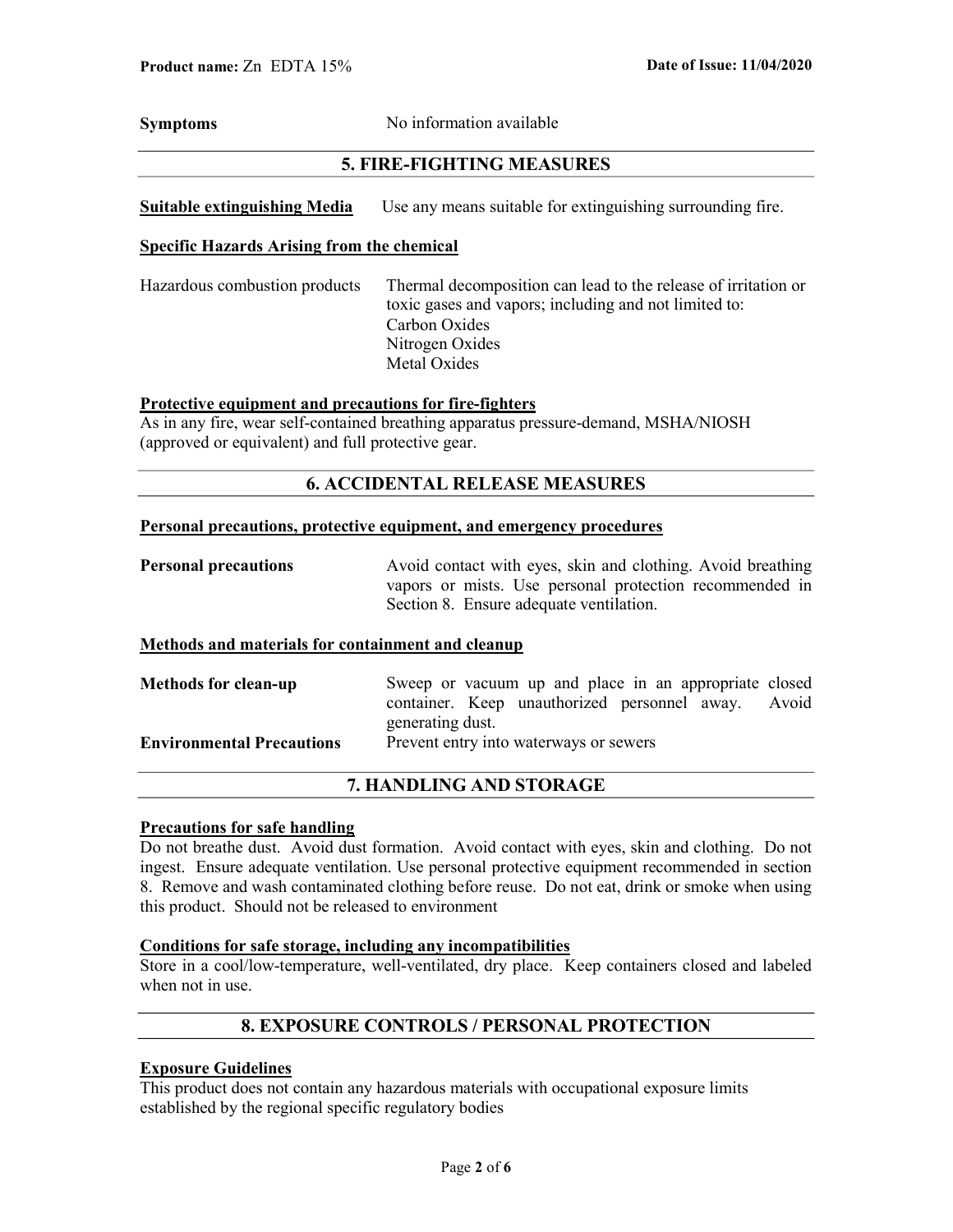# Product name: Zn EDTA 15% Date of Issue: 11/04/2020

## Appropriate engineering controls

Ensure adequate ventilation, especially in confined areas. Consider the potential hazards of this material, applicable exposure limits, job activities and other substances in the workplace when designing controls and selecting personal protective equipment.

## Personal Protective Equipment

| <b>Eye/face protection</b>    | Safety glasses are recommended in professional settings      |
|-------------------------------|--------------------------------------------------------------|
| <b>Skin protection</b>        | Choose the appropriate protective clothing and gloves based  |
|                               | on the tasks being performed to avoid exposure to skin. Wear |
|                               | protective gloves                                            |
| <b>Respiratory protection</b> | Not required under normal circumstances. If exposure limits  |
|                               | are exceeded or if irritation or other symptoms are          |
|                               | experienced use a NIOSH/MSHA approved respirator             |
| <b>Hygiene Measures</b>       | Handle in accordance with good industrial hygiene and safety |
|                               | practices. Do not eat, drink or smoke when using this        |
|                               | product.                                                     |

# 9. PHYSICAL and CHEMICAL PROPERTIES

| Appearance                           | Dark yellow powder       |
|--------------------------------------|--------------------------|
| <b>Physical state</b>                | Solid                    |
| Odor                                 | Odorless                 |
| <b>Odor threshold</b>                | No information available |
| pН                                   | $4 - 6$                  |
| Melting point / freezing point       | No information available |
| <b>Boiling point / Boiling range</b> | Not applicable           |
| <b>Flash point</b>                   | Not applicable           |
| <b>Evaporation rate</b>              | Not applicable           |
| <b>Flammability</b>                  | No information available |
| <b>Flammability or explosive</b>     |                          |
| limits                               |                          |
| <b>Upper</b>                         | No information available |
| Lower                                | No information available |
| Vapor pressure                       | No information available |
| <b>Vapor density</b>                 | No information available |
| <b>Specific Gravity</b>              | No information available |
| <b>Solubility in water</b>           | 60-80 g/L @ 20C          |
| <b>Partition coefficient</b>         | No information available |
| <b>Auto-ignition temperature</b>     | No information available |
| <b>Decomposition temperature</b>     | No information available |
| <b>Viscosity</b>                     | No information available |

# 10. STABILITY AND REACTIVITY

| Reactivity                                   | None known under normal conditions.                  |
|----------------------------------------------|------------------------------------------------------|
| <b>Chemical stability</b>                    | Stable under ordinary conditions of use and storage. |
| <b>Possibility of hazardous</b><br>reactions | None under normal processing.                        |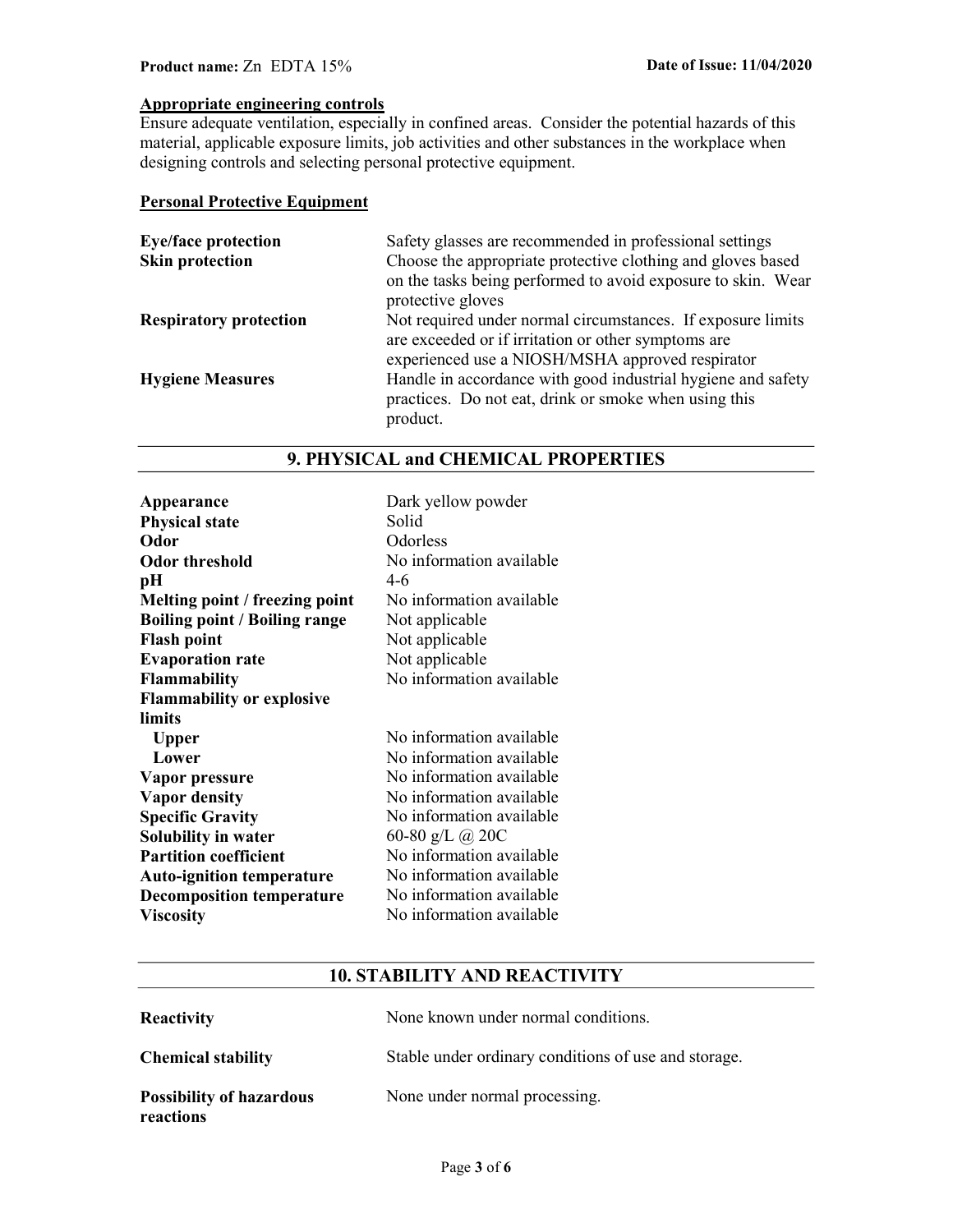| <b>Conditions to avoid</b>                 | Avoid dust formation.                                                           |
|--------------------------------------------|---------------------------------------------------------------------------------|
| Incompatible materials                     | Strong oxidizing agents.                                                        |
| <b>Hazardous decomposition</b><br>products | Hazardous combustion can lead to the release of irritating<br>gases and vapors. |

# 11. TOXICOLOGICAL INFORMATION

# Information on likely routes of exposure

| Skin contact | May cause skin irritation                 |
|--------------|-------------------------------------------|
| Eye contact  | May cause eye irritation                  |
| Inhalation   | May cause irritation of respiratory tract |
| Ingestion    | May be harmful if swallowed               |

# Symptoms related to the physical chemical and toxicological characteristics No information available

## Delayed and immediate effects and also chronic effects form short and long-term exposure

| Skin damage/irritation          | Not classified |
|---------------------------------|----------------|
| Eye damage/irritation           | Not classified |
| <b>Sensitization</b>            | Not classified |
| <b>Mutagenic effects</b>        | Not classified |
| Carcinogenicity                 | Not classified |
| <b>Reproductive toxicity</b>    | Not classified |
| <b>STOT</b> – single exposure   | Not classified |
| <b>STOT</b> – repeated exposure | Not classified |
| <b>Aspiration hazard</b>        | Not classified |

## **Acute Toxicity**

## Component information

| Component                                     | <b>Cas-No</b> | LD50 Oral               | <b>LD50 Dermal</b>      | LC50<br>Inhalation       |
|-----------------------------------------------|---------------|-------------------------|-------------------------|--------------------------|
| Ethylenediaminetetraacetate,<br>Zinc-Disodium | 14025-21-9    | $> 2,000 \text{ mg/kg}$ | $> 2,000 \text{ mg/kg}$ | $\overline{\phantom{a}}$ |

# 12. ECOLOGICAL INFORMATION

Ecotoxicity Should not be released to environment

| Component                    | <b>Freshwater Fish</b> | <b>Freshwater Algae</b> | Water Flea          |
|------------------------------|------------------------|-------------------------|---------------------|
| Ethylenediaminetetraacetate, | $LC50:>100$ mg/L –     | $\sim$                  | $EC50:>100$ mg/L –  |
| Zinc-Disodium                | 96 h (Rainbow trout)   |                         | 48h (Daphnia magna) |
| 14025-21-9                   |                        |                         |                     |

Persistence and degradability No information available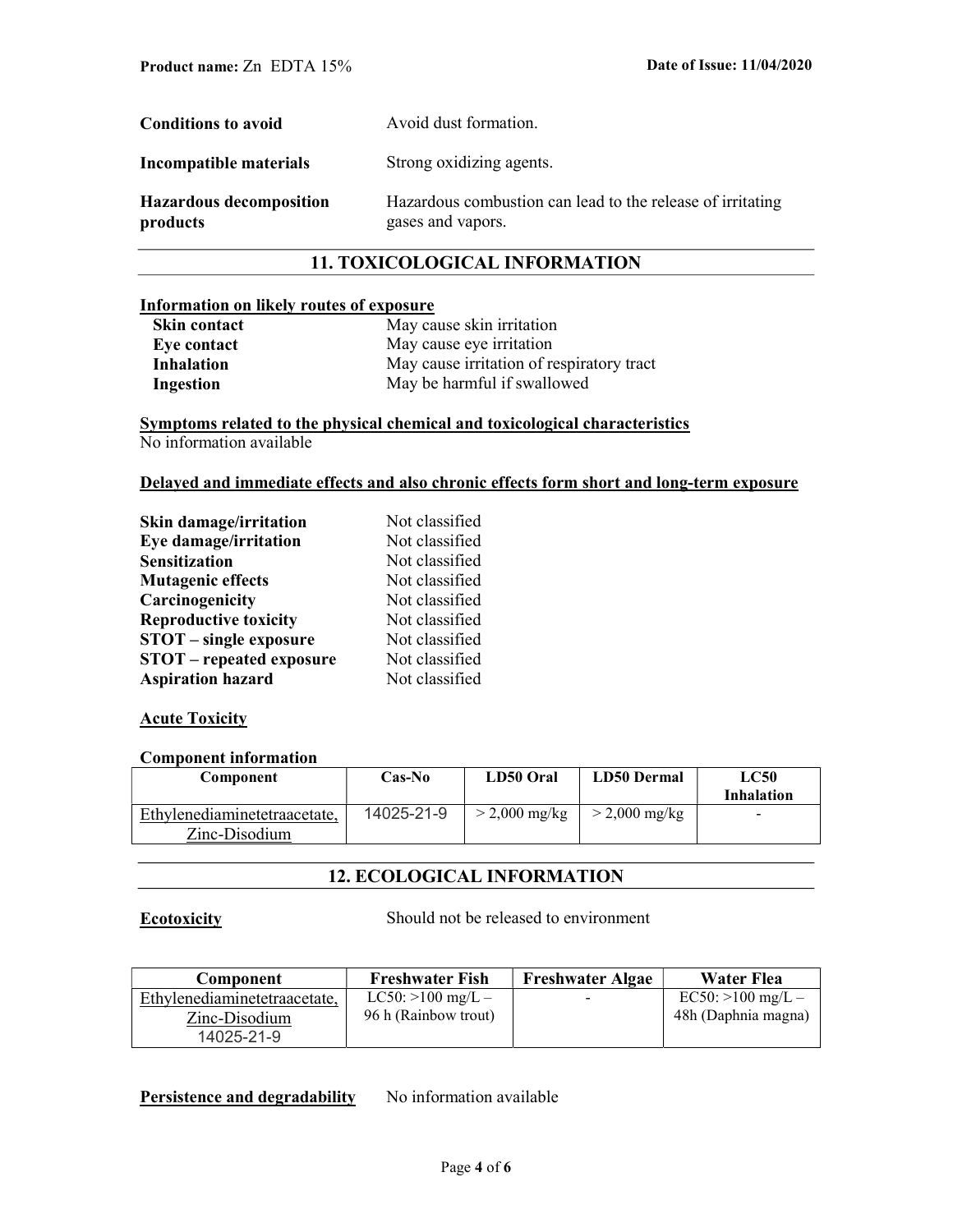| <b>Product name:</b> $Zn$ EDTA $15\%$ |                          | Date of Issue: 11/04/2020 |
|---------------------------------------|--------------------------|---------------------------|
| <b>Bioaccumulative potential</b>      | No information available |                           |
| <b>Mobility in soil</b>               | No information available |                           |
| Other adverse effects                 | No information available |                           |

# 13. DISPOSAL CONSIDERATIONS

Waste Disposal Methods Processing, use, or contamination of this product may occur during product use. Accordingly, it is the responsibility of the user to determine the proper disposal methodologies. Consult the appropriate state, regional or local regulations to ensure complete and accurate classification. Dispose of contaminated packaging in accordance with local regulations.

# 14. TRANSPORT INFORMATION

| <b>DOT</b>  | Not regulated |
|-------------|---------------|
| <b>JATA</b> | Not regulated |
| <b>IMDG</b> | Not regulated |

# 15. REGULATORY INFORMATION

## International Inventories

| <b>TSC4</b><br>- 20<br>ᆂᇦ<br>$\sim$ | ----<br>sicu |
|-------------------------------------|--------------|
| <b>DSL</b>                          | -15 w        |

## US Federal Regulations

## TSCA section 12(b) Export Notification Not regulated

## SARA 313

Section 313 of Title III of the Superfund Amendments and Reauthorization Act of 1986 (SARA). Not applicable

## SARA 311/312 Hazard Categorization

| Acute health hazard   | N٥             |
|-----------------------|----------------|
| Chronic Health Hazard | No             |
| Fire hazard           | N <sub>0</sub> |
| Pressure              | No             |
| Reactivity            | $N_{\Omega}$   |

# CERCLA/SARA 302 & 304

Section 302 & 304 of Title III of the Superfund Amendments and Reauthorization Act of 1986 (SARA). Not applicable

# CWA (Clean Water Act)